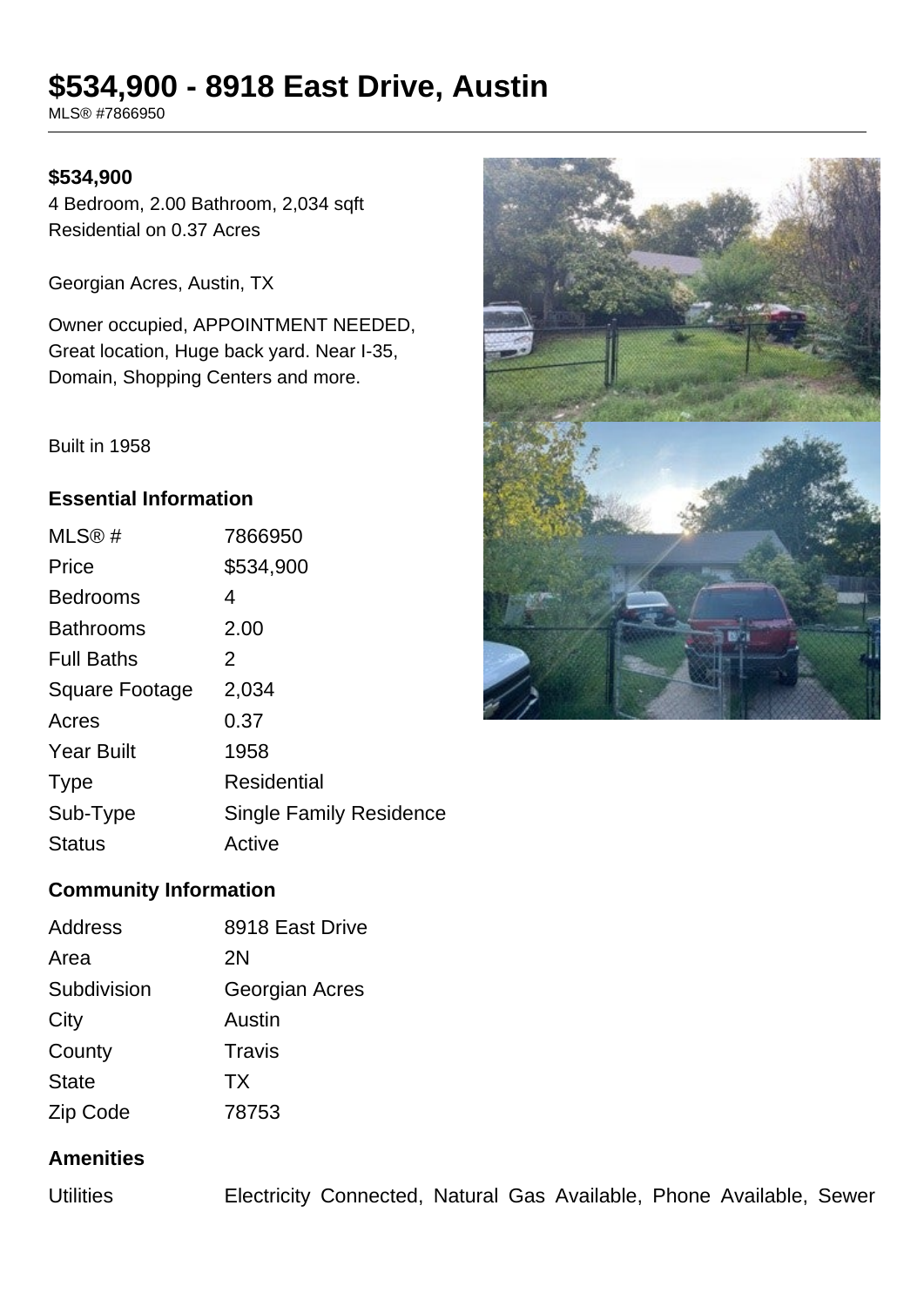|                      | Connected, Water Connected, Sewer Not Available |
|----------------------|-------------------------------------------------|
| <b>Features</b>      | <b>None</b>                                     |
| Parking              | Attached, Driveway                              |
| <b>Garage Spaces</b> |                                                 |
| View                 | <b>None</b>                                     |
| Waterfront           | None                                            |

### **Interior**

| Carpet, Linoleum, Wood |
|------------------------|
| Dishwasher, Range      |
| Central                |
| Yes                    |
| 1                      |
| Living Room            |
| 1                      |
| Ine                    |
|                        |

## **Exterior**

| <b>Exterior Features</b> | <b>Exterior Steps</b>    |
|--------------------------|--------------------------|
| Lot Description          | <b>Trees Medium Size</b> |
| Roof                     | Shingle                  |
| Construction             | Frame                    |
| Foundation               | <b>Block</b>             |

## **School Information**

| <b>District</b> | <b>Austin ISD</b>            |
|-----------------|------------------------------|
| Elementary      | <b>Barrington</b>            |
| Middle          | Webb                         |
| High            | <b>Navarro Early College</b> |

## **Additional Information**

| Date Listed             | August 12th, 2021 |
|-------------------------|-------------------|
| Days on Market          | 318               |
| Tax Year                | 2021              |
| <b>Estimated Tax</b>    | 3,045             |
| <b>Total Actual Tax</b> | 3,045             |

Property Listed by: RealtronThe information being provided is for consumers' personal, non-commercial use and may not be used for any purpose other than to identify prospective properties consumers may be interested in purchasing. Based on information from the Austin Board of REALTORS® (alternatively, from ACTRIS) from June 26th, 2022 at 11:31am CDT. Neither the Board nor ACTRIS guarantees or is in any way responsible for its accuracy. The Austin